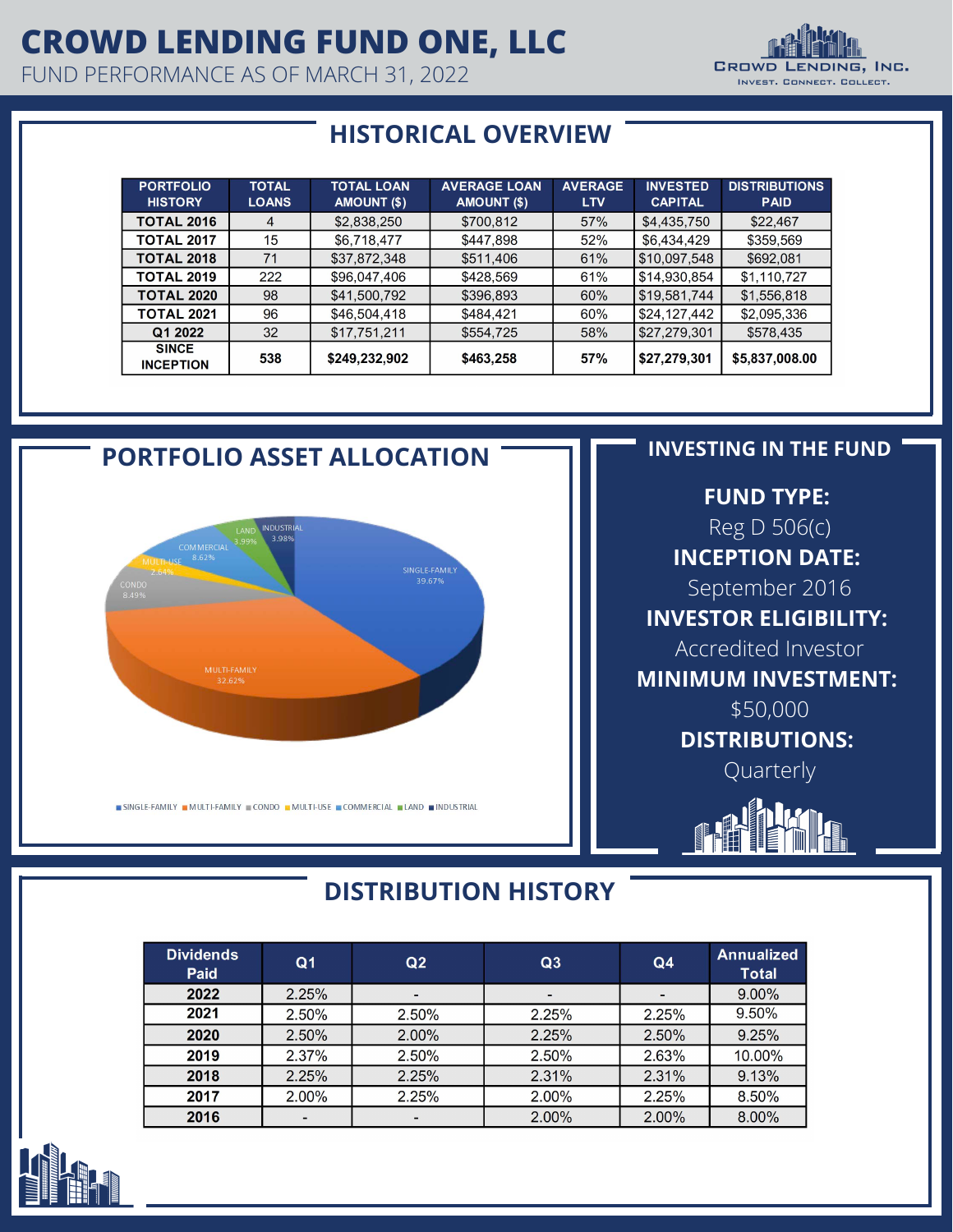## **CROWD LENDING FUND ONE, LLC**

FUND PERFORMANCE AS OF MARCH 31, 2022



## **Investment Strategy**

Crowd Lending Fund One, LLC (The Fund) provides investors with a short-duration, high-yield alternative to traditional fixed-income investments.

#### **Investment Objective:**

The Fund's objectives are to: (I preserve investor capital; (ii) provide quarterly cash flow to investors (with the option to reinvest); and (iii) achieve a return on investments as large as possible.

#### **Investment Strategy:**

The Fund invests in loans collateralized by real estate, including single-family, multi-family, condominiums, industrial, commercial, multi-use, and raw land.

#### **Investment Security:**

Loans are predominantly secured with first-lien mortgages and supported by conservative loan-to-value ratios (LTV).

#### **Fund Management:**

Managed by Crowd Lending, Inc., The Fund benefits from proprietary deal flow sourced by Crowd Lending, Inc. Since its inception, The Fund has grown to have more than \$100 Million in lending power and is currently targeting additional strategic partners to assist in growing and expanding The Fund.

### **Fund Investment Overview**

|  | <b>Target Loan Size</b><br><b>Collateral Types</b> | \$50K-\$1.5 Million<br>Single-Family, Multi-Family,<br>Condominium, Commercial,<br>Multi-Use, Industrial, Raw Land. |  |
|--|----------------------------------------------------|---------------------------------------------------------------------------------------------------------------------|--|
|  | <b>Collateral Location</b>                         | MA, NH, RI, CT, DE, PA, NJ. FL,<br>VT, TX, IL                                                                       |  |
|  | <b>Security Investment</b>                         | 99% First-Lien<br><1% Second-Lien                                                                                   |  |
|  | <b>Targeted Portfolio LTV</b>                      | 65% LTV                                                                                                             |  |
|  | <b>Fund Leverage</b>                               | <50% of Fund Assets                                                                                                 |  |